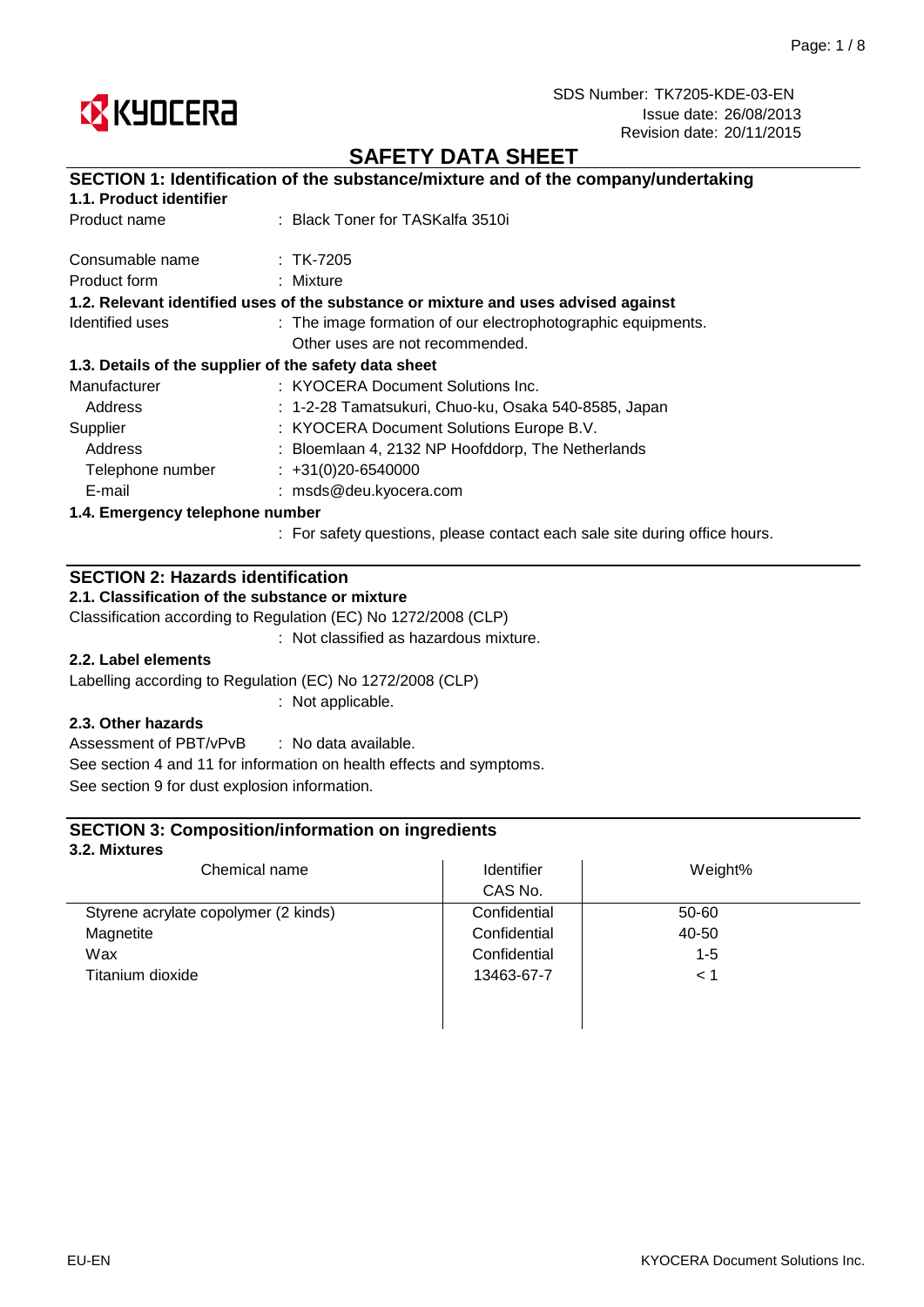

# **SAFETY DATA SHEET**

| Information of Ingredients                                                                          |                                                                                                                                                                          |  |  |  |  |
|-----------------------------------------------------------------------------------------------------|--------------------------------------------------------------------------------------------------------------------------------------------------------------------------|--|--|--|--|
| (1) Substance which present a health or environmental hazard within the meaning of CLP<br>$:$ None. |                                                                                                                                                                          |  |  |  |  |
|                                                                                                     | (2) Substance which are assigned Community workplace exposure limits                                                                                                     |  |  |  |  |
|                                                                                                     | $:$ None.                                                                                                                                                                |  |  |  |  |
|                                                                                                     | (3) Substance which are PBT or vPvB in accordance with the criteria set out in Annex XIII of REACH                                                                       |  |  |  |  |
|                                                                                                     | $:$ None.                                                                                                                                                                |  |  |  |  |
|                                                                                                     | (4) Substance which are included in the list established in accordance with Article 59(1) of REACH (SVHC)<br>$:$ None.                                                   |  |  |  |  |
|                                                                                                     | See section 16 for the full text of the H statements declared above.                                                                                                     |  |  |  |  |
| <b>SECTION 4: First aid measures</b>                                                                |                                                                                                                                                                          |  |  |  |  |
| 4.1. Description of first aid measures                                                              |                                                                                                                                                                          |  |  |  |  |
| Inhalation                                                                                          | : Remove from exposure to fresh air and gargle with plenty of water.                                                                                                     |  |  |  |  |
|                                                                                                     | Consult a doctor in case of such symptoms as coughing.                                                                                                                   |  |  |  |  |
| <b>Skin Contact</b>                                                                                 | : Wash with soap and water.                                                                                                                                              |  |  |  |  |
| Eye Contact                                                                                         | : Flush with water immediately and see a doctor if irritating.                                                                                                           |  |  |  |  |
| Ingestion                                                                                           | : Rinse out the mouth. Drink one or two glasses of water to dilute.                                                                                                      |  |  |  |  |
|                                                                                                     | Seek medical treatment if necessary.                                                                                                                                     |  |  |  |  |
|                                                                                                     | 4.2. Most important symptoms and effects, both acute and delayed                                                                                                         |  |  |  |  |
| Potential health effects and symptoms                                                               |                                                                                                                                                                          |  |  |  |  |
| Inhalation                                                                                          | : Prolonged inhalation of excessive dusts may cause lung damage.<br>Use of this product as intended does not result in prolonged inhalation of<br>excessive toner dusts. |  |  |  |  |
| Skin contact                                                                                        | : Unlikely to cause skin irritation.                                                                                                                                     |  |  |  |  |
| Eye contact                                                                                         | : May cause transient eye irritation.                                                                                                                                    |  |  |  |  |
| Ingestion                                                                                           | : Use of this product as intended does not result in ingestion.                                                                                                          |  |  |  |  |
|                                                                                                     | 4.3. Indication of any immediate medical attention and special treatment needed                                                                                          |  |  |  |  |
|                                                                                                     | : No additional information available.                                                                                                                                   |  |  |  |  |

| <b>SECTION 5: Firefighting measures</b>                    |                                                                                           |  |  |
|------------------------------------------------------------|-------------------------------------------------------------------------------------------|--|--|
| 5.1. Extinguishing media                                   |                                                                                           |  |  |
| Suitable extinguishing media                               | : Water spray, foam, powder, $CO2$ or dry chemical.                                       |  |  |
| Unsuitable extinguishing media                             | : None specified.                                                                         |  |  |
| 5.2. Special hazards arising from the substance or mixture |                                                                                           |  |  |
| Hazardous combustion products                              | : Carbon dioxide. Carbon monoxide.                                                        |  |  |
| 5.3. Advice for firefighters                               |                                                                                           |  |  |
| Fire-fighting procedures                                   | : Pay attention not to blow away dust.                                                    |  |  |
|                                                            | Drain water off around and decrease the atmosphere temperature to<br>extinguish the fire. |  |  |
| Protective equipment for firefighters                      | : None specified.                                                                         |  |  |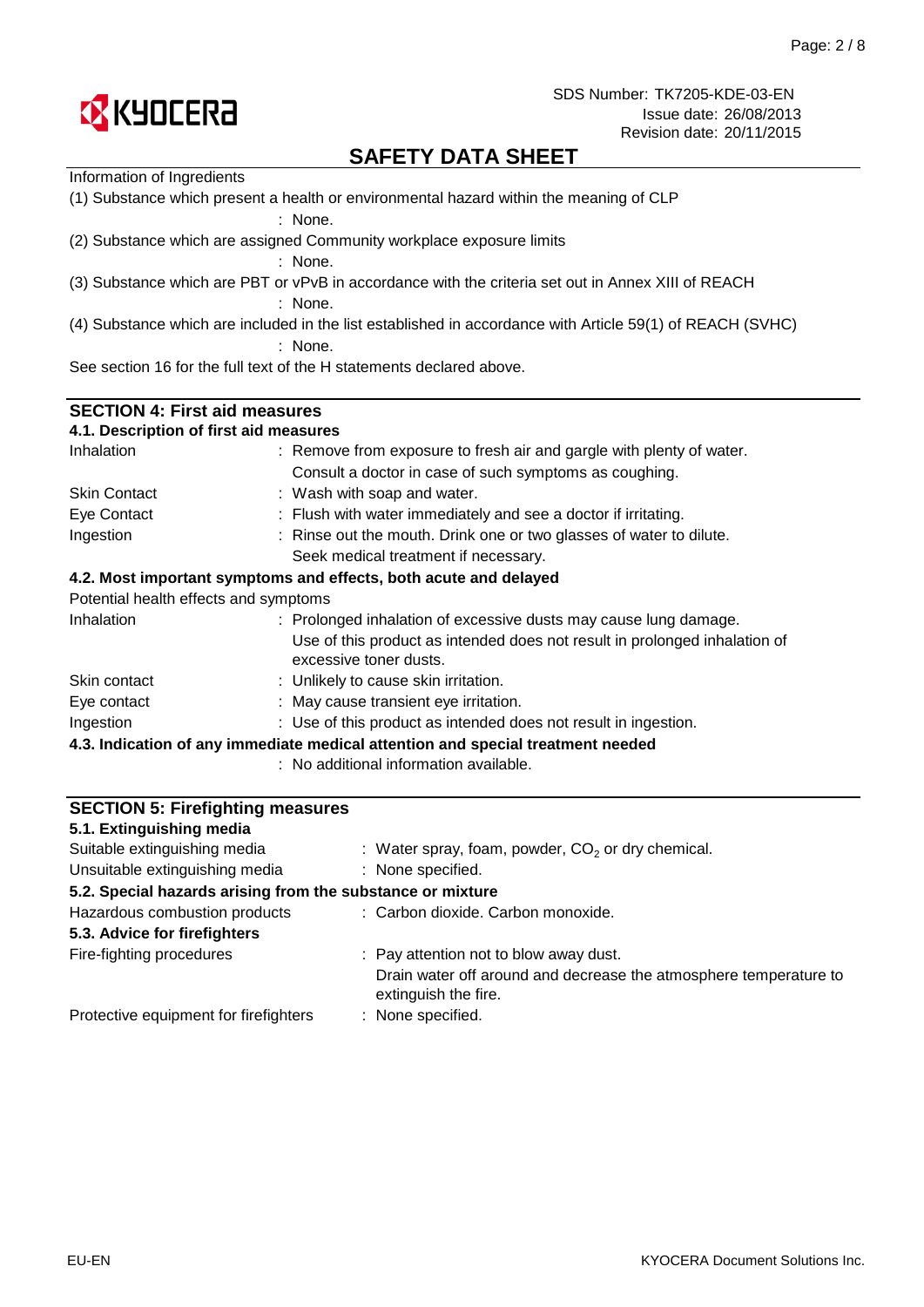

# **SAFETY DATA SHEET**

## **SECTION 6: Accidental release measures**

|  |  |  |  |  |  | 6.1. Personal precautions, protective equipment and emergency procedures |
|--|--|--|--|--|--|--------------------------------------------------------------------------|
|--|--|--|--|--|--|--------------------------------------------------------------------------|

: Avoid inhalation, ingestion, eye and skin contact in case of accidental release. Avoid formation of dust. Provide adequate ventilation.

### **6.2. Environmental precautions**

: Do not allow to enter into surface water or drains.

### **6.3. Methods and material for containment and cleaning up**

Method for cleaning up exclosive of the released powder not to blow away and wipe up with a wet cloth.

#### **6.4. Reference to other sections**

See section 13 for disposal information.

| <b>SECTION 7: Handling and storage</b>                                                                                                                  |  |  |  |
|---------------------------------------------------------------------------------------------------------------------------------------------------------|--|--|--|
| 7.1. Precautions for safe handling                                                                                                                      |  |  |  |
| : Do not attempt to force open or destroy the toner container or unit.                                                                                  |  |  |  |
| See installation guide of this product.                                                                                                                 |  |  |  |
| 7.2. Conditions for safe storage, including any incompatibilities                                                                                       |  |  |  |
| : Keep the toner container or unit tightly closed and store in a cool, dry and dark<br>place keeping away from fire. Keep out of the reach of children. |  |  |  |
| 7.3. Specific end use(s)                                                                                                                                |  |  |  |
| $\therefore$ No additional information available.                                                                                                       |  |  |  |
| <b>SECTION 8: Exposure controls/personal protection</b><br>8.1. Control parameters                                                                      |  |  |  |
| (Reference data)                                                                                                                                        |  |  |  |
| US ACGIH Threshold Limit Values (TWA)                                                                                                                   |  |  |  |

Titanium dioxide: 10 mg/m<sup>3</sup> Particles: 10 ㎎/㎥ (Inhalable particles), 3 ㎎/㎥ (Respirable particles)

### US OSHA PEL (TWA)

Titanium dioxide: 15 ㎎/㎥ (Total dust) Particles: 15 ㎎/㎥ (Total dust), 5 ㎎/㎥ (Respirable fraction)

|                                  | EU Occupational exposure limits : Directive 2000/39/EC, 2006/15/EC and 2009/161/EU                                                 |
|----------------------------------|------------------------------------------------------------------------------------------------------------------------------------|
| Not listed.                      |                                                                                                                                    |
| 8.2. Exposure controls           |                                                                                                                                    |
| Appropriate engineering controls | : Special ventilator is not required under normal intended use.<br>Use in a well ventilated area.                                  |
| Personal protective equipment    | : Respiratory protection, eye protection, hand protection, skin and body<br>protection are not required under normal intended use. |
| Environmental exposure controls  | : No additional information available.                                                                                             |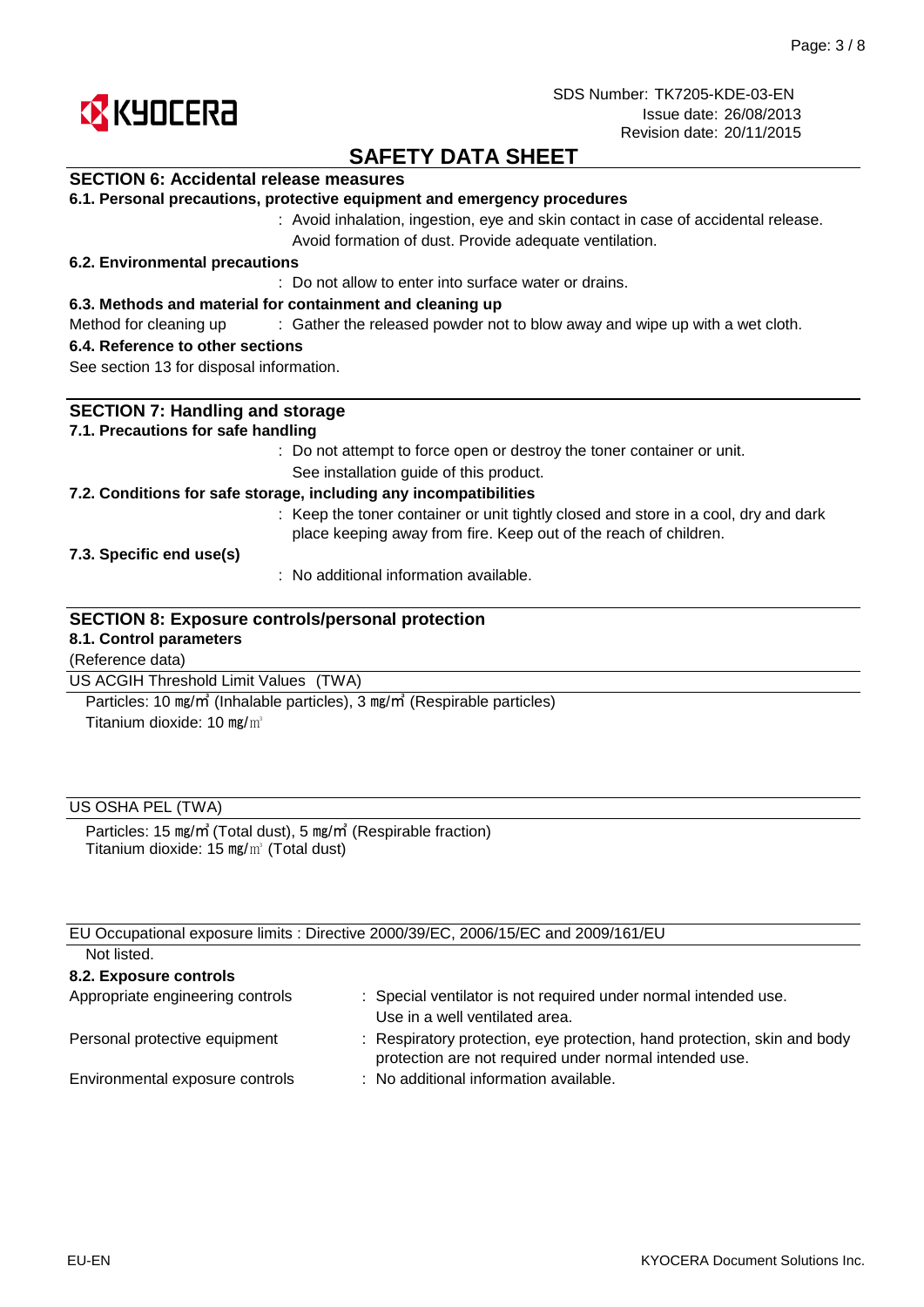

# **SAFETY DATA SHEET**

## **SECTION 9: Physical and chemical properties**

**9.1. Information on basic physical and chemical properties**

| Physical state                         | : Solid.                                                                                                        |  |
|----------------------------------------|-----------------------------------------------------------------------------------------------------------------|--|
|                                        | (Fine powder)                                                                                                   |  |
| Color                                  | : Black.                                                                                                        |  |
| Odor                                   | : Odorless.                                                                                                     |  |
| Odor threshold                         | : No data available.                                                                                            |  |
| рH                                     | : No data available.                                                                                            |  |
| Melting point                          | $:~140\text{ }^{\circ}\text{C}$<br>(Toner)                                                                      |  |
| Boiling point                          | : No data available.                                                                                            |  |
| Flash point                            | : No data available.                                                                                            |  |
| Evaporation rate                       | : No data available.                                                                                            |  |
| Flammability (solid, gas)              | : No data available.                                                                                            |  |
| Upper/lower flammability or explosive  | : No data available.                                                                                            |  |
| limits                                 |                                                                                                                 |  |
| Vapour pressure                        | : No data available.                                                                                            |  |
| Vapour density                         | No data available.                                                                                              |  |
| Relative density                       | : 1.5-2.0 g/cm <sup>3</sup><br>(Toner)                                                                          |  |
| Solubility(ies)                        | Almost insoluble in water.                                                                                      |  |
| Partition coefficient: n-octanol/water | : No data available.                                                                                            |  |
| Auto-ignition temperature              | : No data available.                                                                                            |  |
| Decomposition temperature              | : No data available.                                                                                            |  |
| Viscosity                              | : No data available.                                                                                            |  |
| Explosive properties                   | : No data available.                                                                                            |  |
| Oxidising properties                   | : No data available.                                                                                            |  |
| 9.2. Other information                 |                                                                                                                 |  |
| Dust explosion properties              | : Dust explosion is improbable under normal inter                                                               |  |
|                                        | the contract of the contract of the contract of the contract of the contract of the contract of the contract of |  |

Experimental explosiveness of toner is classified into the same rank such kind of powder as flour, dry milk and resin powder according to the pressure rising speed. nded use.

| <b>SECTION 10: Stability and reactivity</b> |                                                                      |  |  |  |
|---------------------------------------------|----------------------------------------------------------------------|--|--|--|
| 10.1. Reactivity                            | : No data available.                                                 |  |  |  |
| 10.2. Chemical stability                    | : This product is stable under normal conditions of use and storage. |  |  |  |
| 10.3. Possibility of hazardous reactions    |                                                                      |  |  |  |
|                                             | : Hazardous reactions will not occur.                                |  |  |  |
| 10.4. Conditions to avoid                   | : None specified.                                                    |  |  |  |
| 10.5. Incompatible materials                | : None specified.                                                    |  |  |  |
| 10.6. Hazardous decomposition products      |                                                                      |  |  |  |
|                                             | : Hazardous decomposition products are not to be produced.           |  |  |  |
|                                             |                                                                      |  |  |  |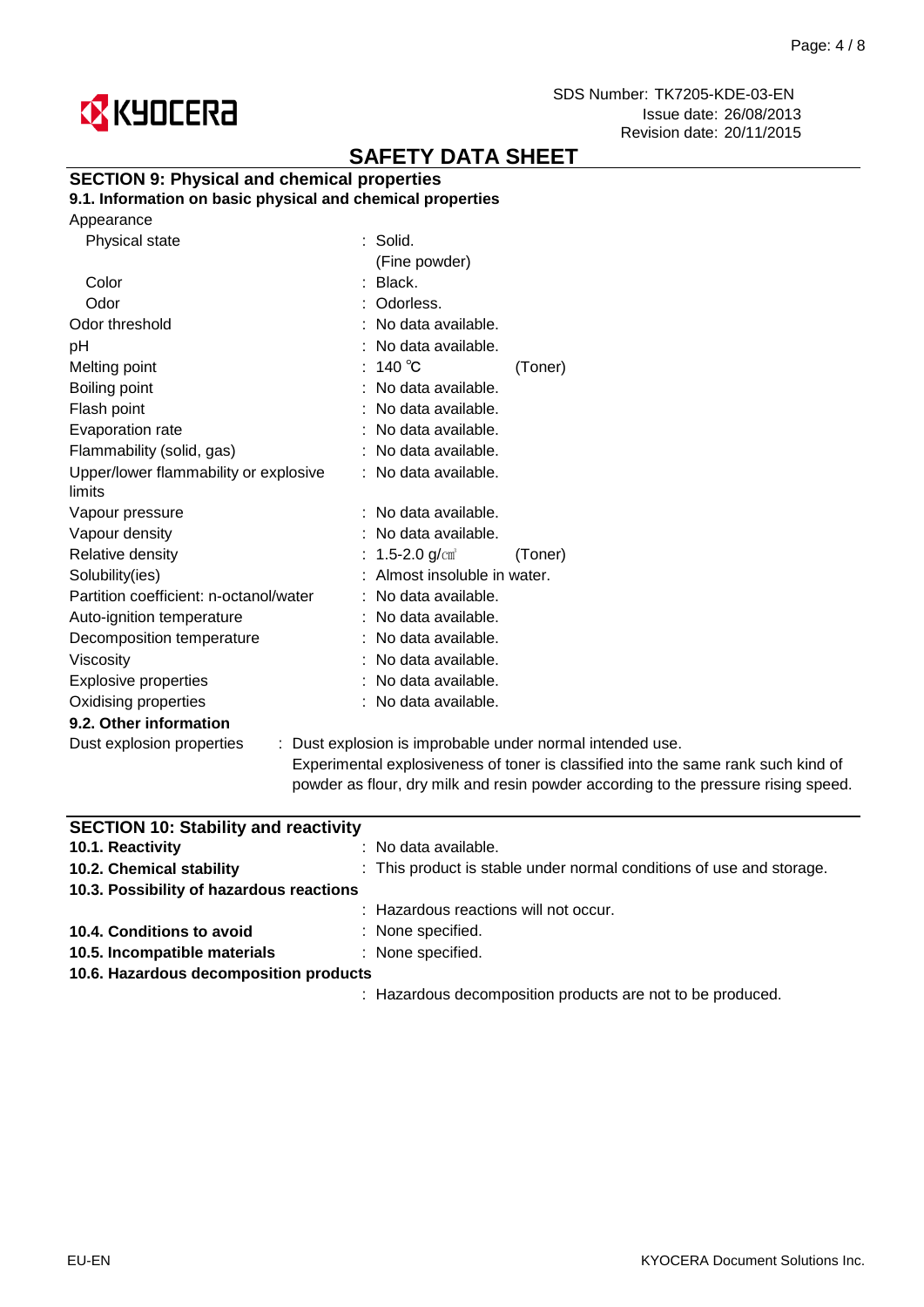

# **SAFETY DATA SHEET**

# **SECTION 11: Toxicological information**

### **11.1. Information on toxicological effects**

Based on available data, the classification criteria listed below are not met.

| Acute toxicity<br>Oral $(LD_{50})$                                                                               | $\therefore$ > 2500 mg/kg (rat)<br>(Based on test result of similar product.) (Toner)                                                                            |
|------------------------------------------------------------------------------------------------------------------|------------------------------------------------------------------------------------------------------------------------------------------------------------------|
| Dermal $(LD_{50})$                                                                                               | $:$ > 2000 mg/kg (rat)<br>(Based on test result of similar product.) (Toner)                                                                                     |
| Inhalation $(LC_{50}(4hr))$<br>Skin corrosion/irritation<br>Acute skin irritation                                | $:$ > 5.13 mg/l (rat)<br>(Based on test result of similar product.) (Toner)<br>: Non-irritant (rabbit)<br>(Based on test result of similar product.) (Toner)     |
| Serious eye damage/irritation<br>Acute eye irritation<br>Respiratory or skin sensitisation<br>Skin sensitisation | : Mild irritant (rabbit)<br>(Based on test result of similar product.) (Toner)<br>: Non-sensitiser (mouse)<br>(Based on test result of similar product.) (Toner) |
| Germ cell mutagenicity                                                                                           | : Ames Test is Negative.<br>(Toner)                                                                                                                              |
| Carcinogenicity                                                                                                  | Information of Ingredients : No mutagen, according to MAK, TRGS905 and (EC) No 1272/2008 Annex VI.                                                               |

: Information of Ingredients No carcinogen or potential carcinogen according to IARC, Japan Association on Industrial Health, ACGIH, EPA, OSHA, NTP, MAK, California Proposition 65, TRGS 905 and (EC) No 1272/2008 Annex VI.

(except titanium dioxide)

The IARC reevaluated titanium dioxide as a Group 2B carcinogen (possibly carcinogenic to humans) as the result of inhalation exposure test in rats. But, oral/skin test does not show carcinogenicity. (\*2) In the animal chronic inhalation studies for titanium dioxide, the lung tumor was observed in only rats. It is estimated that this is attributed to the overload of rat's lung clearance mechanism (overload phenomenon). (\*3) The inhalation of excessive titanium dioxide dose not occur in normal use of this product. Also, epidemiological studies to date have not revealed any evidence of the relation between occupational exposure to titanium dioxide and respiratory tract diseases.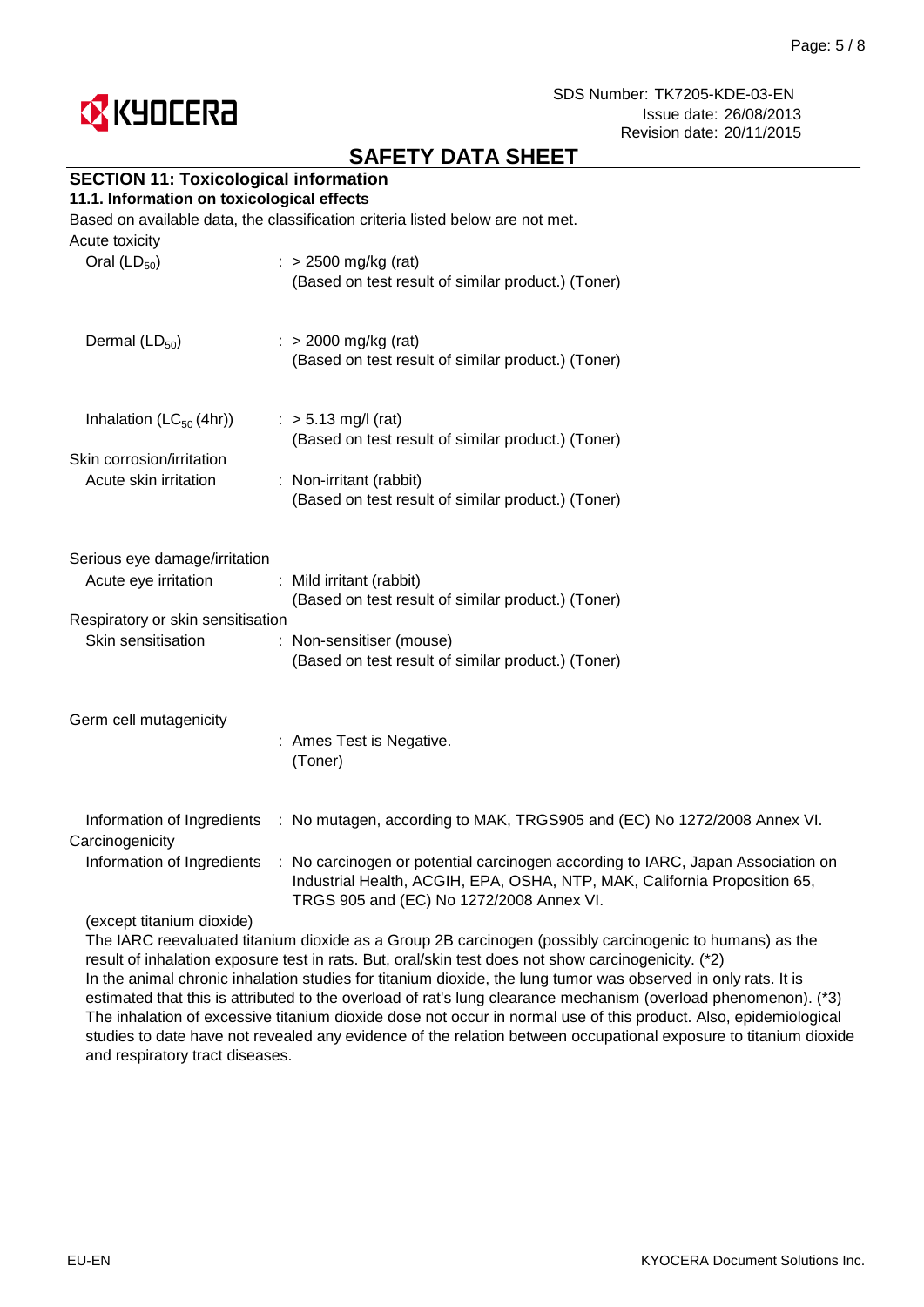

# **SAFETY DATA SHEET**

| Reproductive toxicity                     |                                                                                                                                                                                                                                                                                                                                                                                                                                                                                                      |
|-------------------------------------------|------------------------------------------------------------------------------------------------------------------------------------------------------------------------------------------------------------------------------------------------------------------------------------------------------------------------------------------------------------------------------------------------------------------------------------------------------------------------------------------------------|
|                                           | Information of Ingredients : No reproductive toxicant according to MAK, California Proposition 65, TRGS905<br>and (EC) No 1272/2008 Annex VI.                                                                                                                                                                                                                                                                                                                                                        |
| STOT-single exposure                      | : No data available.                                                                                                                                                                                                                                                                                                                                                                                                                                                                                 |
| STOT-repeated exposure                    | : No data available.                                                                                                                                                                                                                                                                                                                                                                                                                                                                                 |
| Aspiration hazard                         | : No data available.                                                                                                                                                                                                                                                                                                                                                                                                                                                                                 |
| Chronic effects                           | : In a study in rats by chronic inhalation exposure to a typical toner, a mild to<br>moderate degree of lung fibrosis was observed in 92% of the rats in the high<br>concentration (16 $mg/m$ ) exposure group, and a minimal to mild degree of fibrosis<br>was noted in 22% of the animal in the middle $(4 \text{ mg/m}^3)$ exposure group. (*1)<br>But no pulmonary change was reported in the lowest $(1 \text{ mg/m})$ exposure group, the<br>most relevant level to potential human exposures. |
| Other information                         | : No data available.                                                                                                                                                                                                                                                                                                                                                                                                                                                                                 |
| <b>SECTION 12: Ecological information</b> |                                                                                                                                                                                                                                                                                                                                                                                                                                                                                                      |
| 12.1. Toxicity                            | : No data available.                                                                                                                                                                                                                                                                                                                                                                                                                                                                                 |
| 12.2. Persistence and degradability       | : No data available.                                                                                                                                                                                                                                                                                                                                                                                                                                                                                 |
| 12.3. Bioaccumulative potential           | : No data available.                                                                                                                                                                                                                                                                                                                                                                                                                                                                                 |
| 12.4. Mobility in soil                    | : No data available.                                                                                                                                                                                                                                                                                                                                                                                                                                                                                 |
| 12.5. Results of PBT and vPvB assessment  |                                                                                                                                                                                                                                                                                                                                                                                                                                                                                                      |
|                                           | : No data available.                                                                                                                                                                                                                                                                                                                                                                                                                                                                                 |

## **12.6. Other adverse effects** : No additional information available.

## **SECTION 13: Disposal considerations**

### **13.1. Waste treatment methods**

: Do not attempt to incinerate the toner container or unit and the waste toner yourself.

Dangerous sparks may cause burn. Any disposal practice should be done under conditions which meet local, state and federal laws and regulations relating to waste (contact local or state environmental agency for specific rules).

### **SECTION 14: Transport information**

| 14.1. UN number                  | $:$ None. |
|----------------------------------|-----------|
| 14.2. UN proper shipping name    | $:$ None. |
| 14.3. Transport hazard class(es) | $:$ None. |
| 14.4. Packing group              | : None.   |

- **14.4. Packing group**
- : None. **14.5. Environmental hazards**

: No additional information available. **14.6. Special precautions for user**

**14.7. Transport in bulk according to Annex II of MARPOL73/78 and the IBC Code**

: Not applicable.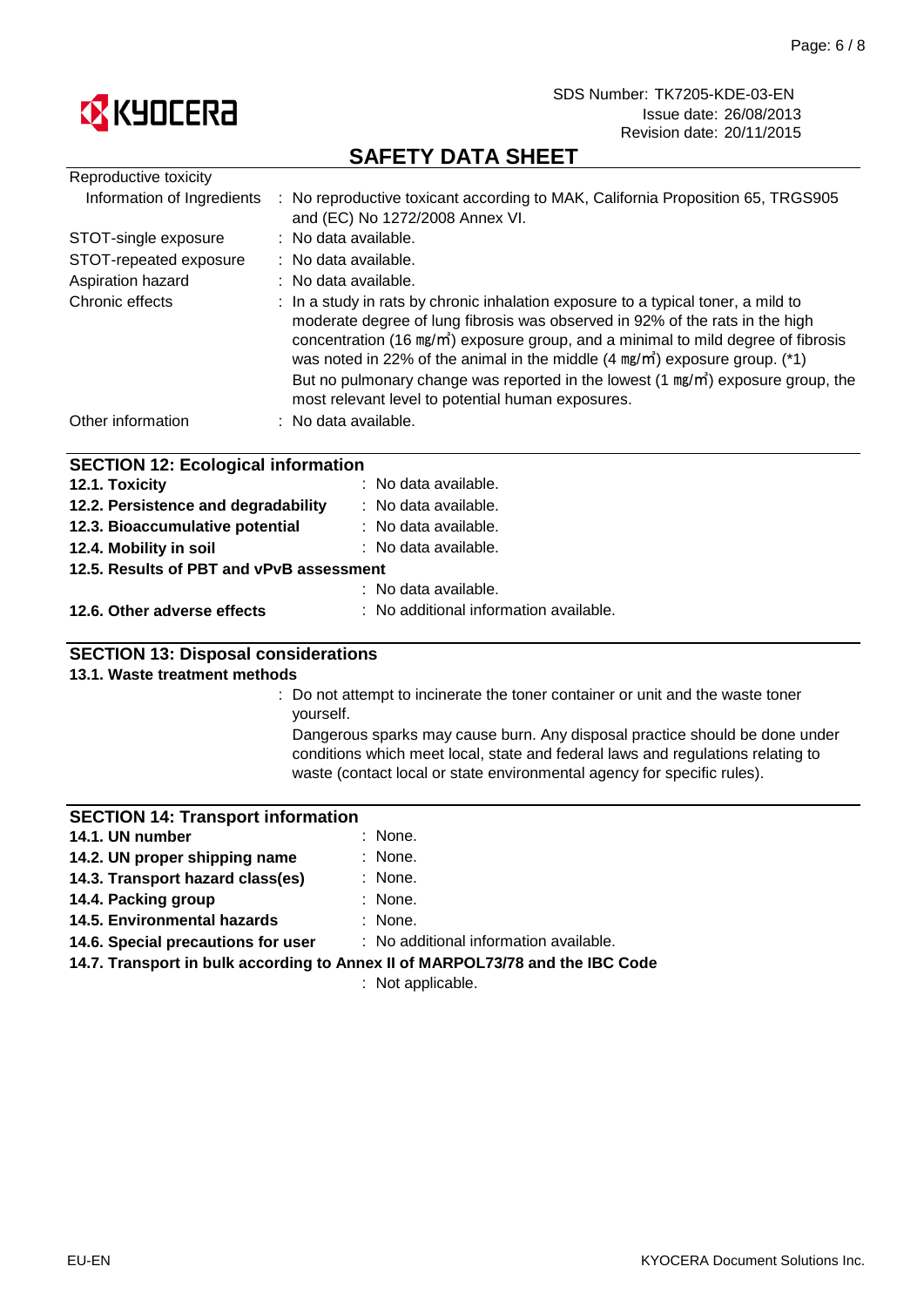

# **SAFETY DATA SHEET**

### **SECTION 15: Regulatory information**

| 15.1. Safety, health and environmental regulations/legislation specific for the substance or mixture                   |
|------------------------------------------------------------------------------------------------------------------------|
| EU regulations                                                                                                         |
| Regulation (EC) No 1005/2009 on substances that deplete the ozone layer, Annex I and Annex II<br>: Not listed.         |
| Regulation (EC) No 850/2004 on persistent organic pollutants, Annex I as amended<br>: Not listed.                      |
| Regulation (EC) No 689/2008 concerning the export and import of dangerous chemicals, Annex I and Annex V<br>as amended |
| : Not listed.                                                                                                          |
| Regulation (EC) No 1907/2006, REACH Annex XVII as amended (Restrictions on use)<br>: Not listed.                       |
| Regulation (EC) No 1907/2006, REACH Annex XIV as amended (Authorisations)<br>: Not listed.                             |
| US regulations                                                                                                         |
| All ingredients in this product comply with order under TSCA.                                                          |
| Canada regulations                                                                                                     |
| This product is not a WHMIS-controlled product, since we consider it as a Manufactured article.                        |
| 15.2. Chemical safety assessment                                                                                       |

: No data available.

### **SECTION 16: Other information**

To the best of our knowledge, the information contained herein is accurate. However, we cannot assume any liability whatsoever for the accuracy or completeness of the information contained herein.

The contents and format of this SDS are in accordance with Regulation (EC) No 1907/2006, Annex II as amended by Regulation (EU) No 453/2010 with respect to SDSs.

| Revision information                        | $:$ Format change.                                                           |
|---------------------------------------------|------------------------------------------------------------------------------|
| Version                                     | : 03                                                                         |
| Full text of H statements under sections 3. |                                                                              |
|                                             | : Not applicable.                                                            |
| Abbreviations and acronyms                  |                                                                              |
| <b>PBT</b>                                  | : Persistent, Bioaccumulative and Toxic                                      |
| vPvB                                        | : Very Persistent and Very Bioaccumulative                                   |
| <b>SVHC</b>                                 | : Substances of Very High Concern                                            |
| CAS                                         | <b>Chemical Abstracts Service</b>                                            |
| <b>ACGIH</b>                                | : American Conference of Governmental Industrial Hygienists                  |
|                                             | 2010 TLVs and BEIs (Threshold Limit Values for Chemical Substances and       |
|                                             | Physica Agents and Biological Exposure Indices)                              |
| <b>OSHA</b>                                 | : Occupational Safety and Health Administration (29 CFR Part 1910 Subpart Z) |
| <b>TWA</b>                                  | : Time Weighted Average                                                      |
| <b>PEL</b>                                  | : Permissible Exposure Limits                                                |
| UN                                          | : United Nations                                                             |
| <b>IARC</b>                                 | : International Agency for Research on Cancer                                |
|                                             | (IARC Monographs on the Evaluations of Carcinogenic Risks to Humans)         |
| <b>EPA</b>                                  | : Environmental Protection Agency (Integrated Risk Information System) (US)  |
| <b>NTP</b>                                  | : National Toxicology Program (Report on Carcinogens) (US)                   |
| MAK                                         | : Maximale Arbeitsplatz-Konzentrationen (List of MAK and BAT Values 2011)    |
|                                             | (DFG: Deutsche Forschungsgemeinschaft)                                       |
| Proposition 65                              | : California, Safe Drinking Water and Toxic Enforcement Act of 1986          |
| <b>TRGS905</b>                              | Technische Regeln für Gefahrstoffe (Deutschland)                             |